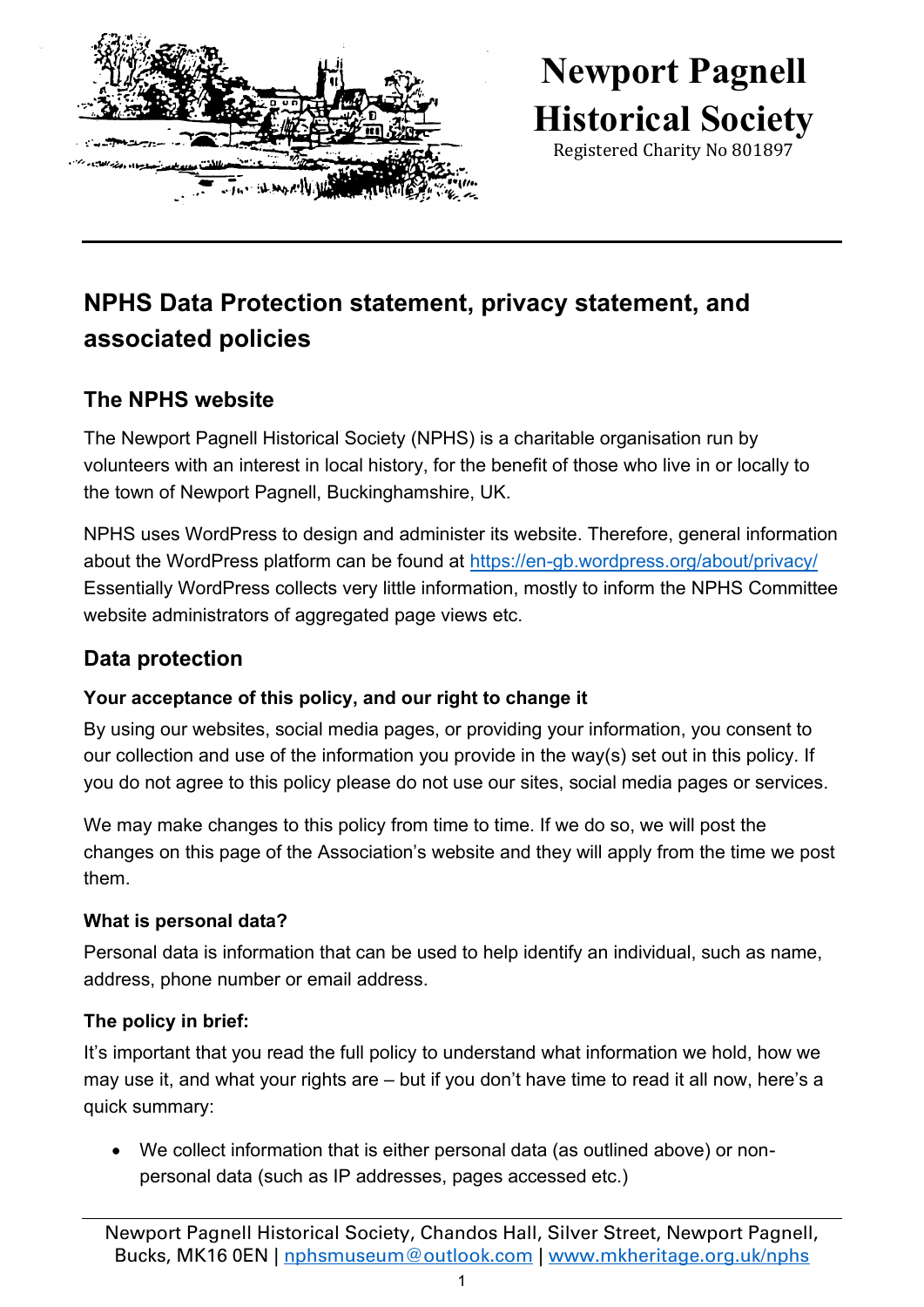

# **Newport Pagnell Historical Society**

Registered Charity No 801897

- We collect information about the people associated with NPHS its members, supporters, users, and volunteers (there are no employees).
- We collect information, in order to communicate better (e.g. newsletters), to fundraise, to provide improved services or goods, and for administration.
- We only collect the information that we need or that would be useful to us in our quest to provide the best possible service.
- We do our very best to keep personal information secure, wherever we collect personal data online or via hard copy. We do not retain such information any longer than is necessary – we therefore assume that in most cases, such data is therefore retained no longer then six months before destruction.
- We never sell your data and we will never share it with another organisation for marketing or other outside commercial purpose.
- We only share data where we are required by law as instructed.
- We only keep your data as long as necessary and then dispose of it safely.
- Our websites use cookies for more information check our 'Cookie policy' later in this document.

#### **NPHS membership**

Please note that the museum is free to everyone who visits. Evening talks and other events (e.g. walks) are similarly open to all, but may incur a small charge to attend. NPHS members enjoy a discount on any event that costs money, as well as a warm glow that they are supporting their community.

- Membership is renewed annually. Members can join (or rejoin) at any time. If so, thank you for your support – we hope that you find the museum and NPHS events interesting, entertaining, and excellent value.
- If you supply an email address when signing up to become a member, we will email you newsletters to keep you up to date with events. These newsletters may be monthly or quarterly.
- We may keep inactive members on our records for up to six months. After which time we will permanently remove such details.
- If you are a member, on request, we will provide access to your data (and only your data) so that you can check that it is correct.